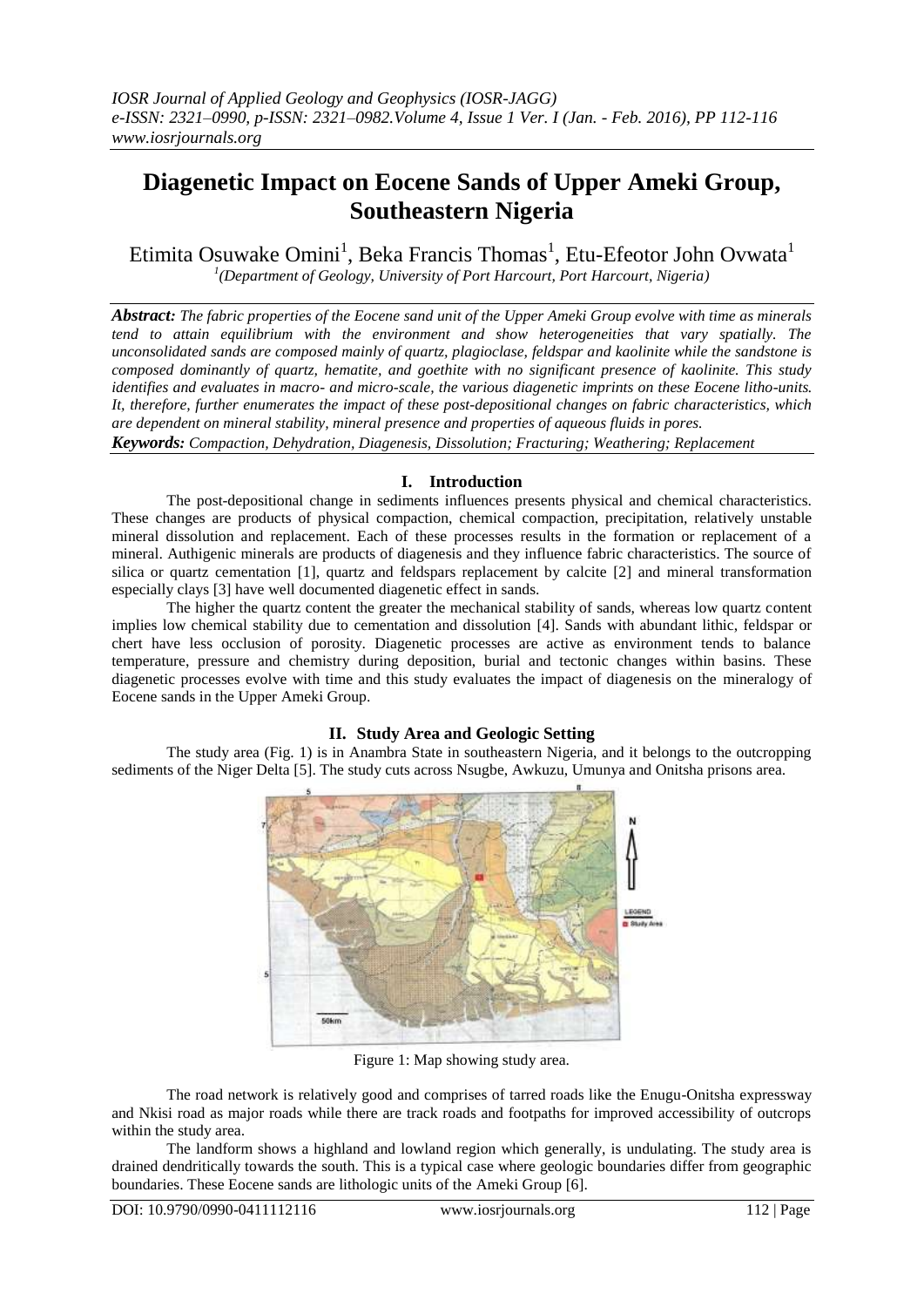| AGE                    | LITHOSTRATIGRAPHY UNITS    |                  |
|------------------------|----------------------------|------------------|
| Oligocene-Present      | <b>Benin Formation</b>     |                  |
| Oligocene-Miocene      | Ogwashi to Asaba Formation |                  |
| Eocene-Early Oligocene | Ameki Group                | Nsugbe Formation |
|                        |                            | Nanka Formation  |
|                        |                            | Ameki Formation  |
| Paleocene-Early Eocene | Imo Formation              |                  |

Table 1: Outcropping Units of the Cenozoic Niger Delta [5]**.**

# **III. Methodology**

Outcrop studies were conducted and samples collected for grain size analysis, thin section petrographic studies and XRD to identify authigenic to detrital minerals present. The polarizing microscope and panalytical X'Pert Pro diffractometer utilized were accurately calibrated before used.

## **IV. Result And Discussion**

The post-depositional changes in the Eocene sands are physical, chemical and biological and these changes may have occurred during sediment to water interfaces and after burial. The unconsolidated sands at Awkuzu-Umunya and Nneyi Umuleri show the presence of pebbles with well-preferred orientations. These sands show the presence of burrows with complex network structures that belong to *Scolithos Ichnofacies* like *Scolithus* and *Ophiomorpha*.

The sands have a varying thickness within the range of few meters and at Awkuzu and they are interbedded with ferruginized sandstone of average thickness that is less than five centimeters (<5cm). The sands are well stacked and grain to grain or grain to fluid interaction results in grain rearrangement, fracturing, cracking of pebbles and pore collapse. Grain size rearrangement and fracturing are a major influence of compaction [7]. These sediments are rich in quartz and are dominantly fining upward. They are fine to very coarse loose sands. The sands show the presence of burrows belonging to *Scolithos Ichnofacies* (Fig. 2)*.* The sediments are texturally more mature towards south and they are classified as quartzarenite.



Figure 2: (a) Convolute laminations and plastic deformational structures. (b) Burrows.

At Nsugbe and Onitsha prisons area, the sands are well indurated and with increasing impact of weathering and high imprint of marine influences. These indurated sands based on outcrop facies relations are probably a product of diagenesis due to interaction with the environment. On a macro-scale, they show the presence of convolute laminations which are probably products of plastic sediment deformation by dewatering due to mechanical differential compaction (Fig. 2). They are classified as sublithicarenite and lithicarenite.

Sand pockets within sandstones exist as discrete nodules and they originate from differential loading of waterlogged sands on unconsolidated clays [8]. Characteristics of surface morphologies such as indentation marks, interpenetrating grains, and sutured grains are evidence of porosity reduction by pressure solution. On a micro scale, they are evidence of micro-fracturing, mechanical compaction, chemical compaction, mineral dissolution, replacement, cementation, and weathering. Generally, the grains are dominantly angular to subangular, subrounded poorly to moderately sorted, coarse sands on microscopic scales. The microintergranular porosities for the unconsolidated sands are good to excellent using visual approximation.

The sands are dominantly composed of quartz, plagioclase, K-feldspar and kaolinite as revealed by XRD results while the sandstones in the study area are rich mainly in quartz, goethite, and hematite, with no kaolinite presence. Quartz is most abundant and ranges in composition from 65% to 95% in these Eocene lithostratigraphic units.

The grains show the presence of opaque minerals which are probably iron oxides and oxyhydroxides coating edges and filling fracture zone. Authigenic Quartz (AQ) overgrowths are optically continuous with substrate minerals forming a syntaxial fabric (Fig. 3).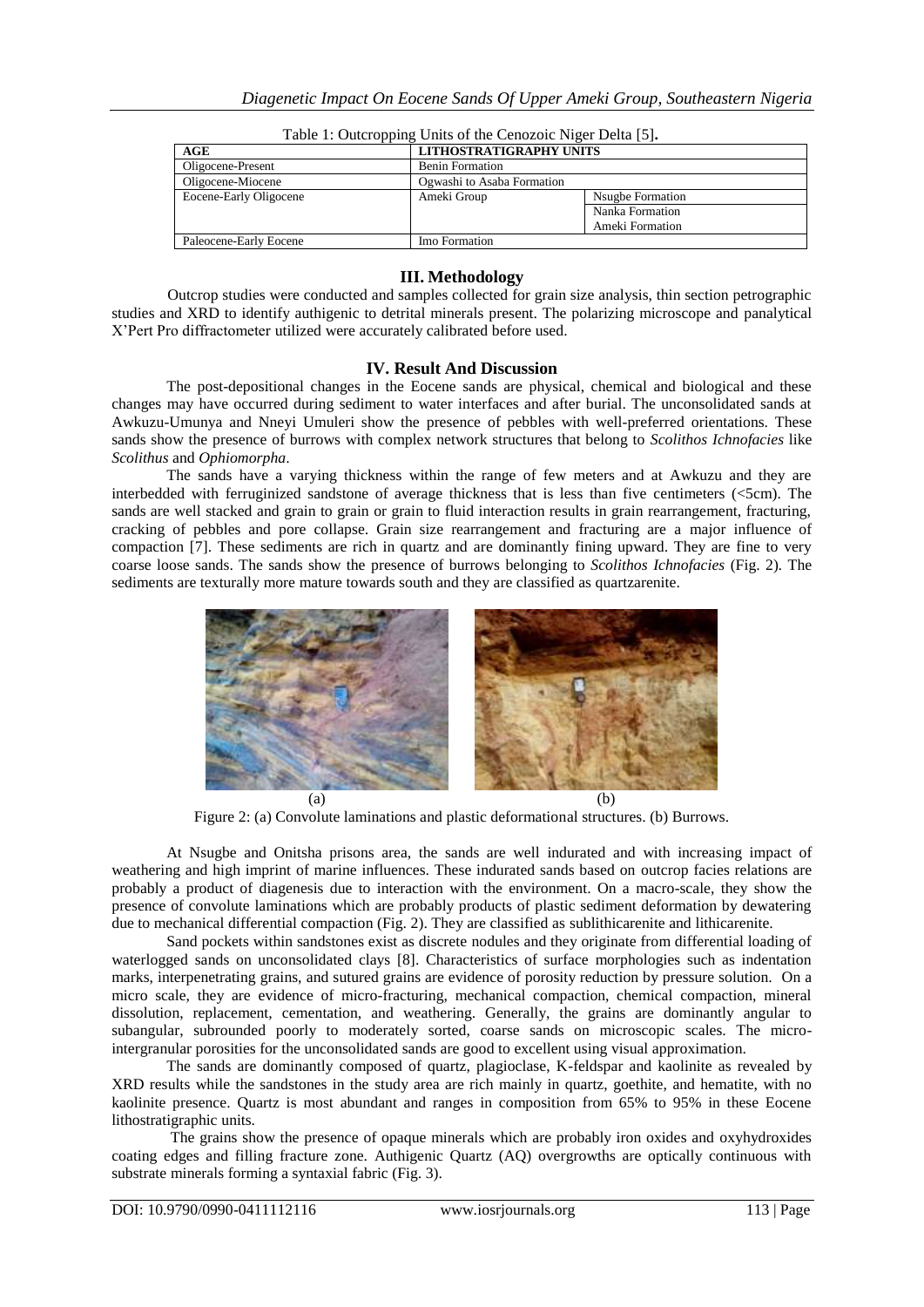



(b) Sands – Normal slide (d) Sands – Heavy mineral slide Figure 3: Photomicrograph of Eocene sands of Ameki Group. Note: Authigenic Quartz (AQ), Quartz (Q), Zircon (Z), Rutile (R), Tourmaline (T) and Opaque (O).

The quartz grains (Fig. 4) show fractures that are both isolated and complex. The complex fractures are composed of numerous Intragranular fractures. Isolated fractures are present as single fracture traces which commonly emanate from grain boundaries.



(c) HM replacement by iron minerals (f) break down of mineral structure by weathering Figure 4: Photomicrograph showing the typical diagenetic process in Eocene sands of Upper Ameki Group. (HM=Heavy minerals)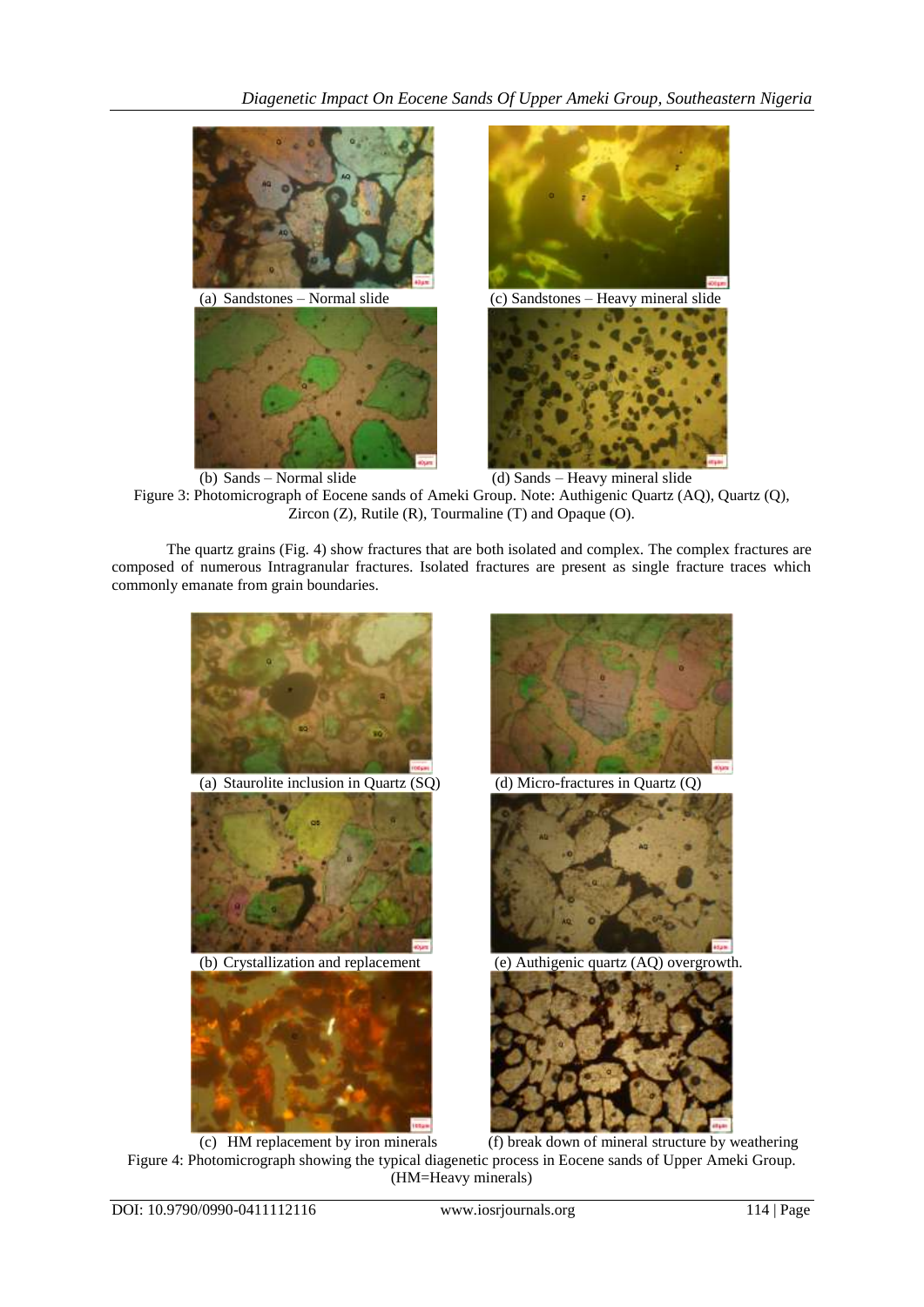Micro-fractures tend to increase intragranular porosity within grains. The intensity of fracturing and extent of fragmentation reflects the degree of deformation by compaction. Relatively, sands are not easily compacted like mud and clay due to support by grain to grain contact. Compaction with a high content of ductile lithic fragments probably resulted in the induration of sediments and with the precipitation of cementing materials, the degree of induration in sediments increases.

The common cement materials in Eocene sands of the Upper Ameki Group are authigenic quartz (AQ), iron minerals (hematite and goethite) and clays (kaolinite) as identified by XRD mineral results (Fig. 5). Cement precipitated in pores, coating grains and increasing grain to grain contact which decreases intergranular pore spaces (porosity). Cementation depends on the chemistry and amount of pore fluids.

The driving mechanisms for the diagenetic reaction are changes in one or more ambient pore-fluid chemistry, temperature, and pressure. It is the presence of unstable minerals (like feldspars) or metastable components which are bathed in aqueous pore water charged with dissolved species that define the diagenetic system. These diagenetic processes evolve with time.



Figure 5: Typical minerals identified using XRD pattern for Eocene sands of Upper Ameki Group.

Hematite (Fe<sub>2</sub>O<sub>3</sub>) cement forms in an oxidizing environment. Fe<sup>2+</sup> dissolves from ferromagnesian minerals during diagenesis and gets oxidized further into  $Fe^{3+}$  which precipitates as hematite cement. Kaolinite requires low pH, low ionic strength waters and are typical of early diagenesis in this fluvio-tidal sediments. They are known to form "book-like" that occupy and locally fill pores. The sandstones at Nsugbe and Onitsha Prisons area are highly affected by weathering. This area is bordered westward by the Anambra River and is drained dendritically by surface water bodies named Oyi, Nkisi and Obele Nmiri. The extent of flushing of this water may have influenced the rate of weathering of sandstones.

#### **Paragenetic Sequence**

The results obtained are used to infer the order in which diagenetic processes occurred in the Eocene sand of Upper Ameki Group (Fig. 6). As deposition increases the weight of the overburden pressure and resettlement of sediments begins the process of physical compaction. Physical or mechanical compaction is